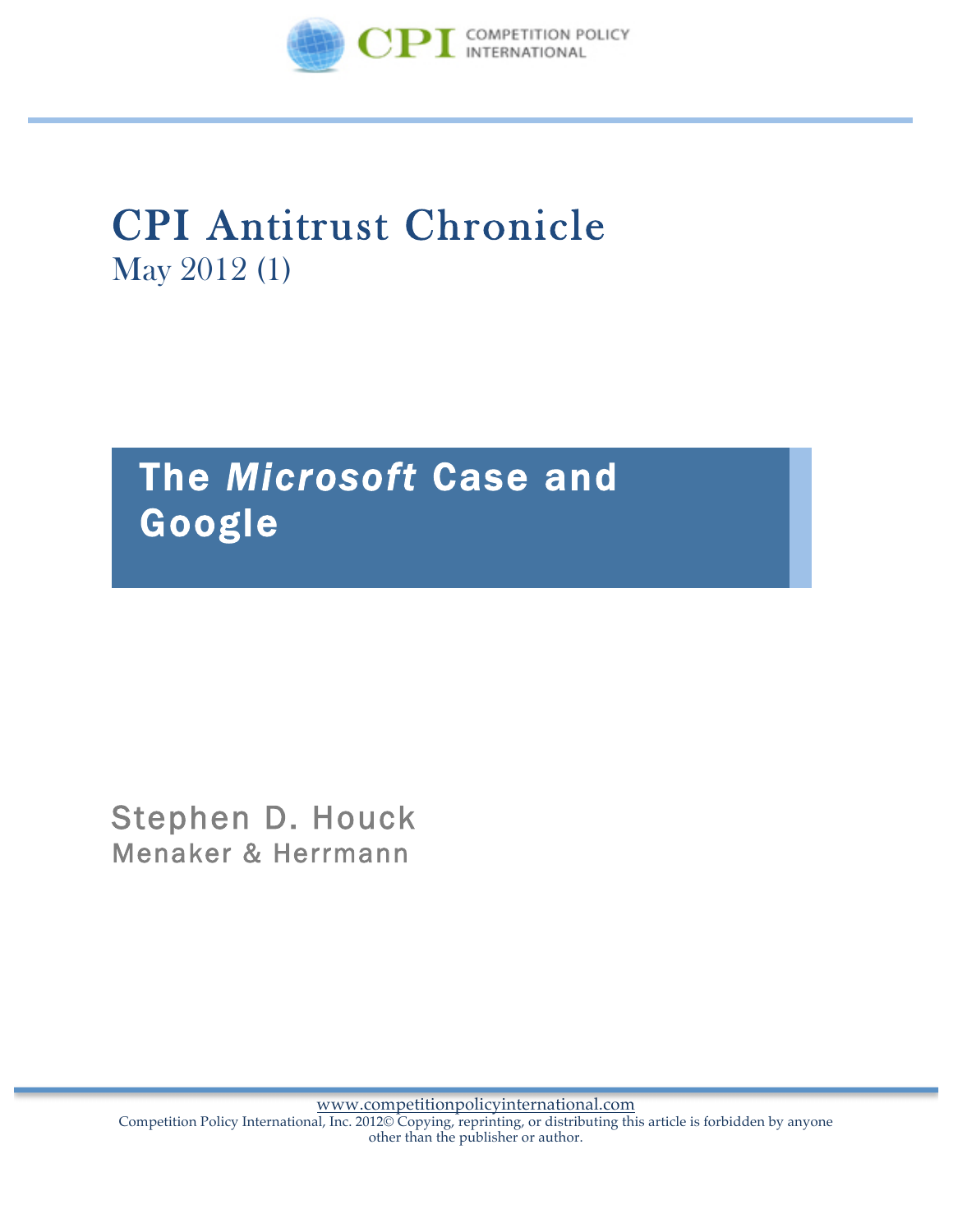## The *Microsoft* Case and Google

### Stephen D. Houck<sup>1</sup>

#### I. INTRODUCTION

In the wake of the U.S. government's unsuccessful prosecution of IBM (begun in 1969 and dropped in 1982), many knowledgeable observers believed that §2 of the Sherman Act was no longer relevant and was too cumbersome to apply to fast-moving high-tech companies. The government's prosecution of Microsoft, settled in 2001, proved them wrong.<sup>2</sup>

Government antitrust enforcement agencies are now considering the applicability of §2 to certain of Google's practices, like its display of thematic search results. It is crucial that the government get it right. For one thing, an unsuccessful §2 enforcement action is an enormous drain on resources that means significant lost opportunity costs for the government agency. An erroneous enforcement decision also risks undermining hard-won, infrequent government victories like *Microsoft* by creating precedents that will make future §2 enforcement even more difficult than it already is today. And, most importantly, an ill-conceived §2 enforcement action, especially in a rapidly evolving business like search, may actually impair consumer welfare by deterring and distorting innovation. This is a particular concern where the objective of those who encourage government action is to protect less efficient competitors rather than consumers.

Decided nearly twelve years ago, *Microsoft* remains the leading decision on the application of §2 to claims of monopoly maintenance, especially in a high-tech setting. It is instructive, therefore, to consider the applicability of the D.C. Circuit's analysis to the Google situation. Every antitrust case is, of course, unique and the key to understanding *Microsoft* is appreciating the importance of three critical characteristics of the market that were at issue: the applications barrier to entry; the singular potential of middleware to erode that barrier; and the crucial role played by third parties in making middleware available to consumers.

Microsoft was found to have unlawfully maintained its monopoly power in the market for PC operating systems. Its monopoly power, which had persisted over many years, was protected by the applications barrier to entry, which the Court described as follows:

the ''applications barrier to entry''—stems from two characteristics of the software market: (1) most consumers prefer operating systems for which a large number of applications have already been written; and  $(2)$  most developers prefer to write for operating systems that already have a substantial consumer base. This ''chickenand-egg'' situation ensures that applications will continue to be written for the already dominant Windows, which in turn ensures that consumers will continue to prefer it over other operating systems.<sup>3</sup>

<sup>1</sup>Of counsel, Menaker & Herrmann. The author was lead trial counsel to the plaintiff states in the *Microsoft*  litigation discussed in the article and is currently an advisor to Google.

<sup>2</sup> *See United States v. Microsoft Corp., 253 F.3d 34 (D.C. Cir. 2001) ("Microsoft")*. <sup>3</sup> *Id.* at 55.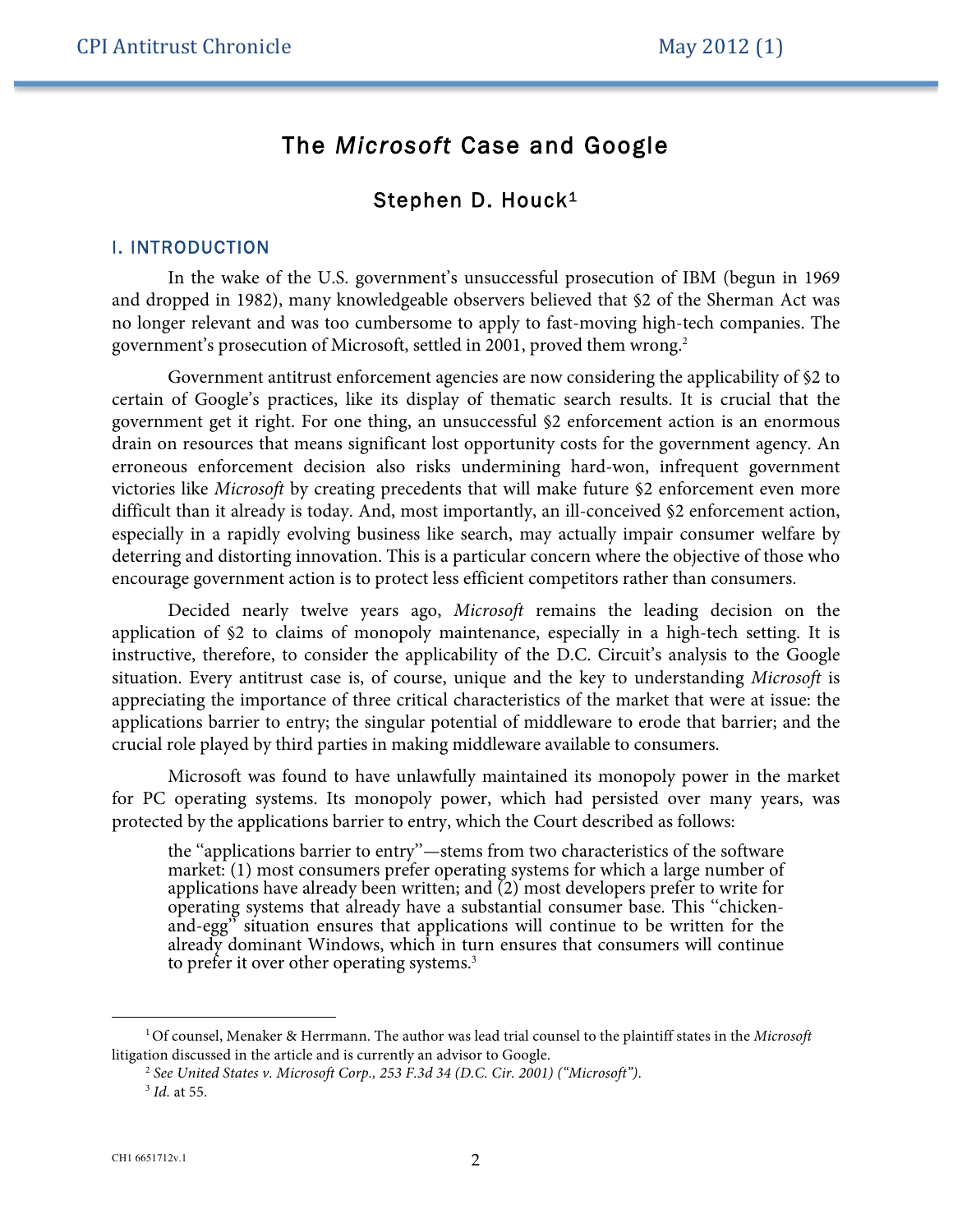The conduct which the Court found to be anticompetitive was Microsoft's campaign to eliminate the unique threat to its Windows monopoly posed by Netscape's Navigator web browser and Sun's Java technology. Each of these products was a form of middleware, which the Court defined as "software products that expose their own APIs [application programming interfaces]."<sup>4</sup> Moreover, each was a middleware product written to run on multiple platforms.<sup>5</sup> As the Court explained, middleware like Navigator and Java threatened to erode the applications barrier to entry that protected Microsoft's operating system monopoly:

[A] middleware product written for Windows could take over some or all of Windows's valuable platform functions—that is, developers might begin to rely upon APIs exposed by the middleware for basic routines rather than relying upon the API set included in Windows. If middleware were written for multiple operating systems, its impact could be even greater. The more developers could rely upon APIs exposed by such middleware, the less expensive porting to different operating systems would be. Ultimately, if developers could write applications relying exclusively on APIs exposed by middleware, their applications would run on any operating system on which the middleware was also present.<sup>6</sup>

Microsoft's attack on middleware was not a mere attempt to disadvantage certain rivals, but rather a "concerted series of actions designed to protect the applications barrier to entry."7 Microsoft tried to thwart the distribution of middleware because it threatened to "commoditize" Windows—*i.e.*, to eliminate Microsoft's ability to charge monopoly prices for the only PC operating system that ran all the applications consumers wanted to use. And the tactics that Microsoft employed were focused on preventing third parties—original equipment computer and chip makers ("OEMs"), software vendors ("ISVs"), and internet access providers ("IAPs") from dealing with Netscape and Sun, which needed those third parties to distribute their products.

Google's conduct and the characteristics of the market in which it competes are significantly different from those on which the *Microsoft* decision was predicated. That is true with respect to both elements of a §2 offense: exclusionary conduct and monopoly power.

#### II. EXCLUSIONARY CONDUCT

Google's display of thematic search results stands in sharp contrast to the anticompetitive conduct that gave rise to liability in *Microsoft*. At issue there was a wide variety of exclusionary practices implemented by Microsoft over an extended period of time, including restrictive license agreements with OEMs, exclusive agreements with IAPs and ISVs, and an exclusive deal with Apple, and, with respect to Java, exclusive agreements with ISVs, deception of Java developers, and threats to Intel.

It is noteworthy that the focus of Microsoft's actions was third, not first, party conduct i.e., Microsoft was concerned with impeding third parties' distribution of rivals' products rather than with improving its own products to benefit consumers. Microsoft's conduct was, for the

<sup>4</sup> *Id.* at 53

<sup>5</sup> *Id.*

 $6$  *Id.* 

<sup>7</sup> *United States v. Microsoft Corp.*, 84 F.Supp.2d 9, 111(D.D.C. 1999) (Finding of Fact ¶409).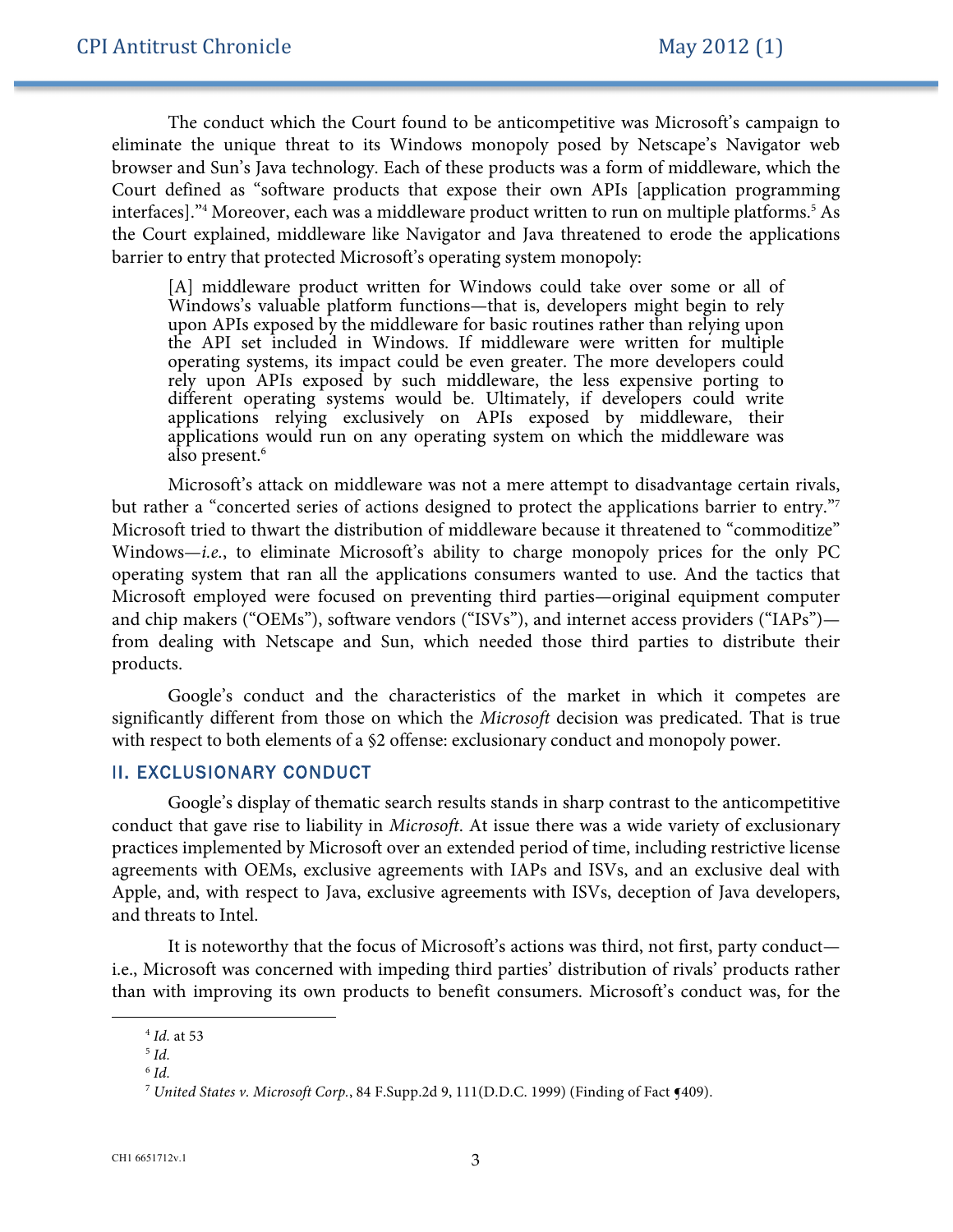most part, so blatantly anticompetitive that it was unable to demonstrate or, in many cases, even proffer a pro-competitive justification.8

The unlawful conduct in which Microsoft engaged had two common characteristics: 1) it lacked a proper competitive purpose beneficial to consumers, but was intended instead only to preclude competition; and 2) its adverse impact on competition itself (not merely competitors) was "substantial." For example, the Court found that license restrictions preventing OEMs from modifying the Windows boot sequence had "a substantial effect in protecting Microsoft's market power…through a means other than competition on the merits."9 Similarly, the Court found that aspects of Microsoft's binding of IE to Windows did not constitute "competition on the merits" because it was not intended to make Microsoft's products "more attractive to consumers" and that it had "the effect of significantly reducing usage of rivals' products."10

Microsoft also entered into exclusive agreements with IAPs, the other principal channel besides the OEM channel for distributing rival browsers. The Court concluded:

The IAPs constitute one of the two major channels by which browsers can be distributed. Microsoft has exclusive deals with ''fourteen of the top fifteen access providers in North America[, which] account for a large majority of all Internet access subscriptions in this part of the world. . . . Microsoft's deals with the IAPs clearly have a significant effect in preserving its monopoly; they help keep usage of Navigator below the critical level necessary for Navigator or any other rival to pose a real threat to Microsoft's monopoly.<sup>11</sup>

By contrast, in the few instances where the D.C. Circuit rejected challenges to Microsoft's conduct, it did so because the conduct was either intended to improve Microsoft's products or had little adverse impact on competition. For example, it concluded that Microsoft's development of the Internet Explorer Access Kit and Windows' mandatory use of IE (rather than Netscape) for certain important functions were useful innovations, and thus lawful, stating that even "a monopolist does not violate the Sherman Act simply by developing an attractive product." <sup>12</sup> It held, likewise, that Microsoft's development and promotion of its own implementation of Java was a lawful innovation because "a monopolist does not violate the antitrust laws simply by developing a product that is incompatible with those of its rivals…. Microsoft's JVM is not only incompatible with Sun's, it allows Java applications to run faster on Windows than does Sun's JVM. . . . and does not itself have any anticompetitive effect."<sup>13</sup> Similarly, the Court upheld Microsoft's restrictive agreements with Internet Content Providers because they did not have a "substantial deleterious" impact on competition.<sup>14</sup>

<sup>8</sup> *See, e.g., id.* at 63 (Microsoft's primary pro-competitive justification for OEM license restrictions "borders upon the frivolous"); 66 ("Microsoft proffers no justification for two of the three challenged actions it took in integrating IE into Windows"); and 77 ("Microsoft offers no procompetitive explanation for its campaign to deceive [Java] developers… nor does it offer any procompetitive justification for pressuring Intel not to support crossplatform Java.")

<sup>9</sup> *Id.* at 62.

<sup>10</sup> *Id.* at 65.

<sup>&</sup>lt;sup>11</sup> *Id.* at 70-71 (citations omitted).

<sup>12</sup> *Id.* at 68.

<sup>13</sup> *Id.* at 75.

<sup>14</sup> *Id.* at 71.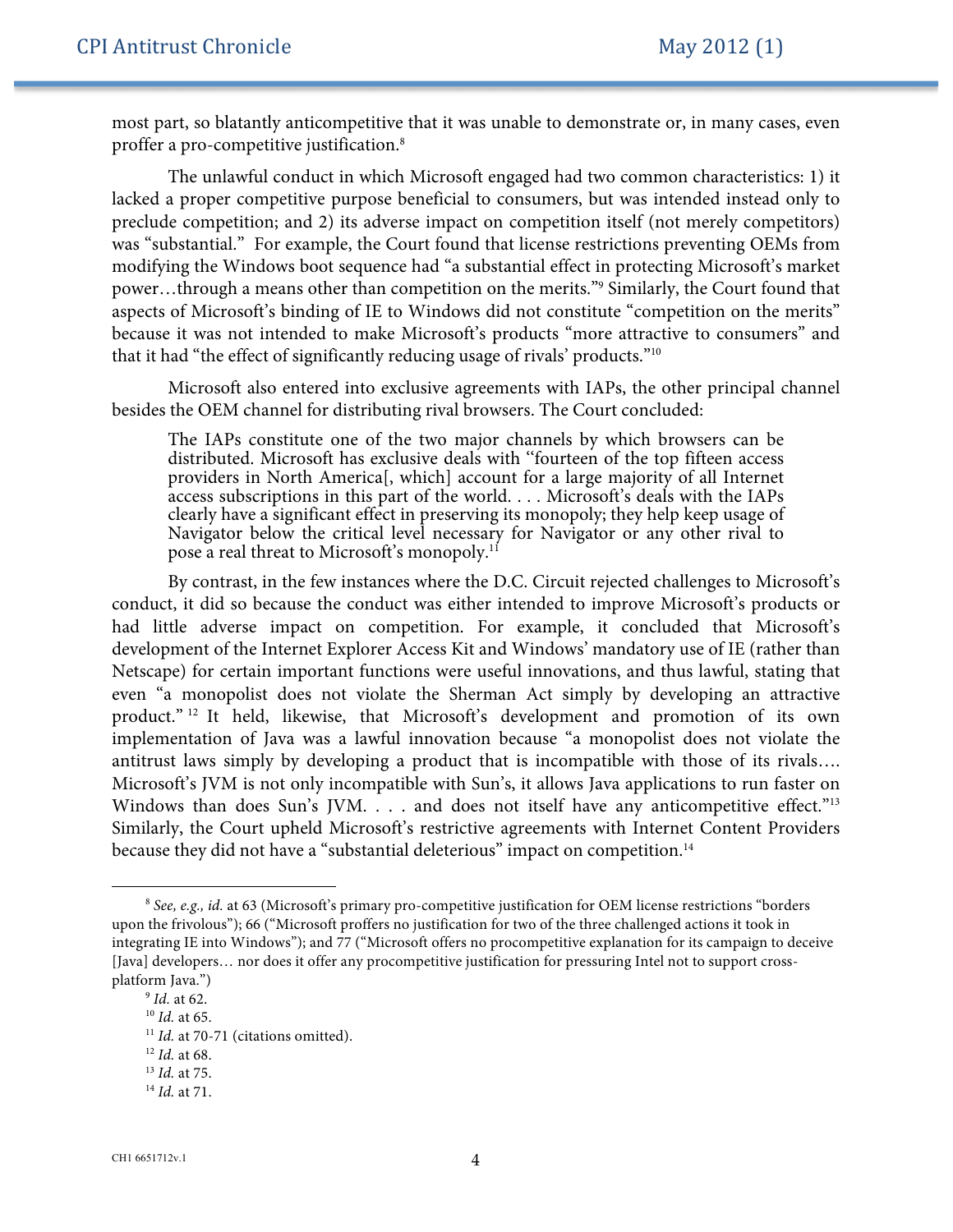Google's rivals have complained that Google changed the design of its search engine to favor its own thematic search content over that of vertical search engines. Even if these allegations were true (and Google disputes them), companies are not barred from favoring their own products or obligated to promote rival products. And, of course, allegations like these are, for good reason, treated skeptically by the courts.15

In any event, Google's presentation of thematic search results is precisely the kind of innovative product design upheld in *Microsoft*. The swifter provision of search results is directly analogous to the swifter running of applications that led the D.C. Circuit to hold that Microsoft's development and distribution of an incompatible JVM was not anticompetitive. Furthermore, the fact that Yahoo and Bing display their own thematic search results in a similar fashion to Google is powerful evidence that Google acted pro-competitively to make its product more appealing to consumers and/or respond to rival practices, rather than engaging in exclusionary conduct that "could only be rational 'if the firm knew that it possessed monopoly power."<sup>16</sup> Nothing in *Microsoft* remotely suggests that "favoring" one's own product is an antitrust violation. "Favoring" one's own products is, on the contrary, a common method of competition that has been repeatedly upheld as lawful.

Moreover, Google's rivals have not been foreclosed from even one channel of distribution. To the contrary, they continue to receive innumerable free referrals from Google's search engine itself—albeit not as many as they would like or feel they deserve. That is hardly the "substantial" adverse impact on the competitive process required by the D.C. Circuit in *Microsoft.* The mere fact that certain rivals might be injured by a monopolist's conduct is inconsequential since "harm to one or more *competitors* will not suffice" to demonstrate "harm [to] the competitive *process* and thereby harm [to] consumers."17

Microsoft's foreclosure of multiple avenues of distribution for an entire class of products (middleware) is fundamentally different from the conduct of which Google is accused. Indeed, it is highly doubtful that Google could foreclose competition in search even if it wanted to. Consumers who are dissatisfied with the quality of results returned by Google's search engine can readily switch to rival products—a vastly different situation from that in *Microsoft* where consumers were locked into Windows because of high switching costs and the applications barrier to entry.

A final important distinction is that Microsoft's conduct was motivated by a desire to protect its ability to continue charging monopoly prices for Windows, while Google's search engine is provided free to consumers. Indeed, while the consumer harm in *Microsoft* was obvious—higher prices and no choice—it is difficult to discern any harm to consumers caused by Google's conduct.

<sup>&</sup>lt;sup>15</sup> "As a general rule, courts are properly very skeptical about claims that competition has been harmed by a dominant firm's product design changes. In a competitive market, firms routinely innovate in the hope of appealing to consumers, sometimes in the process making their products incompatible with those of rivals; the imposition of liability when a monopolist does the same thing will inevitably deter a certain amount of innovation. This is all the more true in a market…in which the product itself is rapidly changing." *Id.*at 65 (citation omitted). 16 *Id.* at 58 (citation omitted).

<sup>&</sup>lt;sup>17</sup> *Id.* (emphasis in original).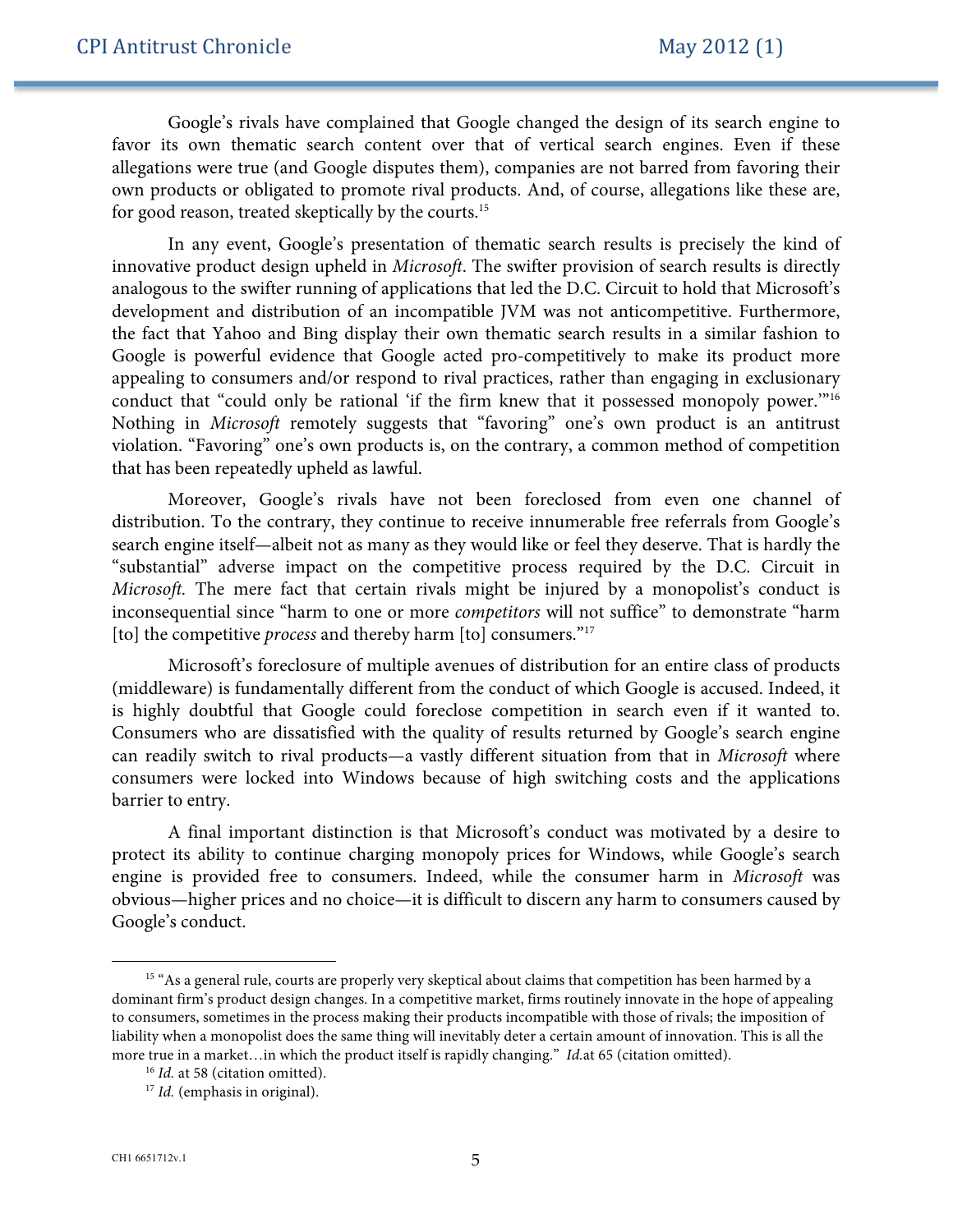#### III. MONOPOLY POWER

The ultimate objective of Microsoft's anticompetitive conduct was to maintain its monopoly power. The D.C. Circuit's holding that Microsoft had monopoly power was based on a) Microsoft's durable 95 percent share of the market and b) the existence of a barrier to entry which insulated it from competition without regard to the quality of its products. Neither of these circumstances is present under any reasonable market definition with regard to search.

Google's share of the search market has never been as high as Microsoft's at any time, much less over an extended period of time.<sup>18</sup> Nor is any market in which Google competes insulated from market forces—a significant factor since, as the D.C. Circuit observed, "[a] firm cannot possess monopoly power in a market unless the market is also protected by significant barriers to entry."19 The relatively short history of search is replete with companies that had what appeared to be a dominant share of the market only to fade or disappear altogether as superior products became available or consumers' preferences changed. AltaVista, Lycos, and Excite, for example, all had early success and then largely vanished. That history strongly implies the absence of any structural barrier to entry, much less a "significant" one like the applications barrier to entry in *Microsoft.*

Marketplace success is the just reward for the skill, foresight, and industry that the antitrust laws encourage. Inferring a barrier to entry in search from the advantages Google has earned because consumers prefer its products—advantages like superior scale, know-how, and efficiency—would be contrary not only to this fundamental antitrust principle, but to the teaching of *Microsoft* itself. As the D.C. Circuit was careful to explain: "Because the applications barrier to entry protects a dominant operating system irrespective of quality, it gives Microsoft power to stave off even superior new rivals. The barrier is thus a characteristic of the operating system market, not of Microsoft's popularity, or...the company's efficiency."<sup>20</sup>

Google's market position is not protected by a structural barrier to entry like the one that protected Microsoft. On the contrary, Google competes on the internet—the very environment Microsoft sought to avoid by predatory conduct intended to stifle the middleware threat posed by Netscape and Java—where it is easy and inexpensive to switch to another search engine or website.<sup>21</sup> Consumers of search today, unlike those of PC operating systems in the 1990s, have a

<sup>&</sup>lt;sup>18</sup>Even in a market narrowly defined as "general search" which would include only certain of Google's competitors like Bing and Yahoo, Google's share has never exceeded 70 percent. By contrast, the District Court found that Microsoft's share of the market was "dominant, persistent and increasing" because it had been greater than 90 percent for every year of the last decade, had been at least 95 percent for the last couple of years, and was projected by analysts to climb even higher over the next few years. *U.S. v. Microsoft Corp.,* 84 F. Supp. 2d 9, 19 (D.D.C. 1999). 19 *Microsoft* at 82.

<sup>20</sup> *Id.* at 56.

 $21$  The relative ease of switching is a crucial difference in the markets for operating systems and search. In *Microsoft*, Apple operating systems were specifically excluded from the PC operating system market because of the "substantial" costs of switching between the two systems. Those costs included not just the price of acquiring new hardware and compatible applications, but "the effort involved in learning the new system …." *Microsoft*, at 52. Switching from one search provider to another, by contrast, is simple. All search engines are free, and none requires any special training or knowledge to use.